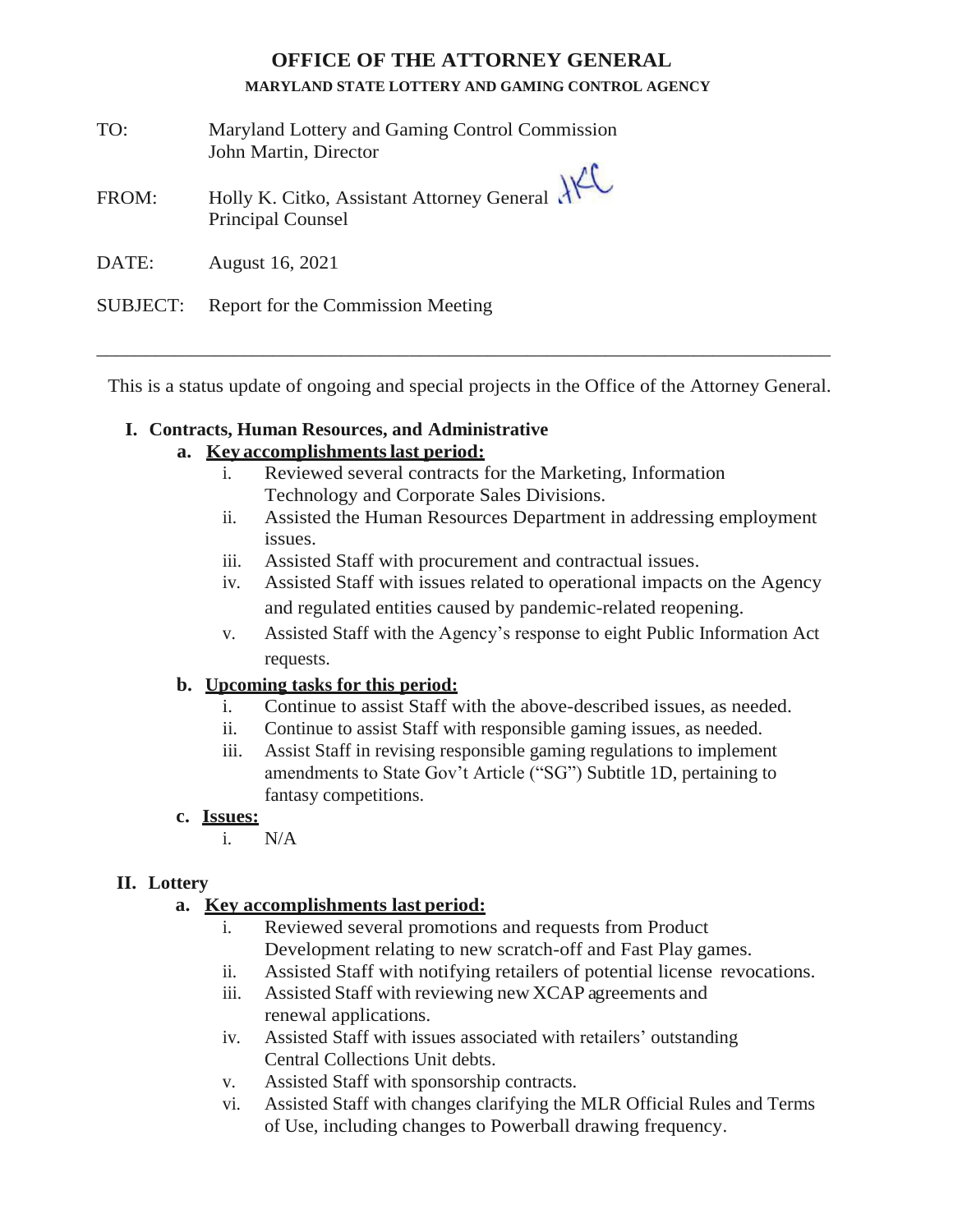# **b. Upcoming tasks for thisperiod:**

- i. Continue to assist Staff reviewing XCAP renewal applications.
- ii. Continue to work with Staff as needed on reissuing new checks to retailers whose previous State issued checks were unpresented and have expired.
- iii. Work with Staff as needed on new promotions, tickets, games, licenses, and on any changes necessary to accommodate the new Powerball drawing frequency.

# **c. Issues:**

i. N/A

# **Ill. Casino Gaming**

# **a. Key accomplishments last period:**

- i. Assisted Staff with enforcement, licensing, mandatory exclusion and voluntary exclusion issues.
- ii. Facilitated the review and production of over two thousand pages of documents in response to a subpoena *duces tecum.*

# **b. Upcoming tasks for this period:**

- i. Continue to assist Staff with enforcement, licensing, and voluntary exclusion issues as needed.
- ii. Assist Staff with responding to subpoenas for records pertaining to an individual on the mandatory exclusion list.
- iii. In a case pending in the Circuit Court for Allegany County related to the termination of a temporary license, prepare a record appeal, and represent the Commission.
- iv. In a case pending in the Circuit Court for Anne Arundel County related to the denial of a license, prepare a record appeal, and represent the Commission.

# **c. Issues:**

i. N/A

# **IV. Electronic Gaming Devices**

- **a. Key accomplishments lastperiod;**
	- i. N/A
- **b. Upcoming tasks for this period:**
	- i. Continue to assist Staff as needed in regulating electronic gaming devices.
- **c. Issues:**
	- i. N/A

# **V. Skills-Based Amusement Devices and Amusement Gaming Licenses**

# **a. Key accomplishmentslast period:**

- i. Assisted Staff in reviewing the circumstances of an amusement gaming licensee's ownership and continuous operation during the pandemic to verify ongoing license eligibility.
- **b. Upcoming tasks for this period:**
	- i. N/A